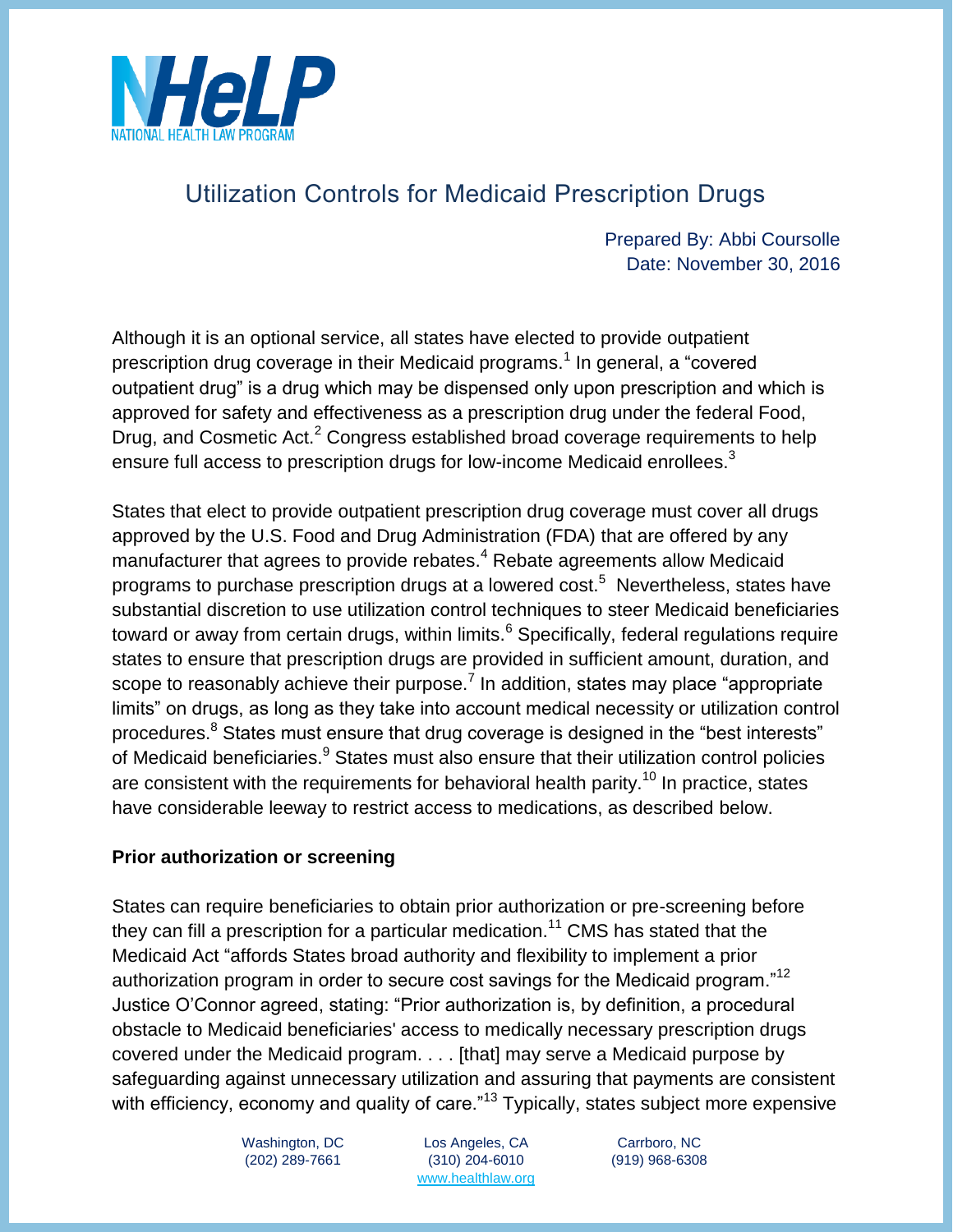drugs to prior authorization to ensure that they are dispensed only to beneficiaries who truly need them.<sup>14</sup> Many states will negotiate additional discounts from drug manufacturers—known as supplemental rebates—in exchange for removing prior authorization limits on their drugs. CMS has explicitly sanctioned this practice.<sup>15</sup>

States' discretion with respect to prior authorization is not unbounded, however. States have an obligation to ensure that all covered drugs are available for their "medically accepted indications."<sup>16</sup> Thus, CMS has cautioned states that "[p]rior authorization criteria should reflect evidence-based standards for appropriate medical use of the pharmaceutical in question."<sup>17</sup> CMS has suggested that such evidence-based standards should be consistent with the information contained in the compendia listed in the Medicaid Act.<sup>18</sup> In addition to clinical criteria, states may implement non-clinical requirements in prior authorization. For example, a state could oblige the prescriber to demonstrate that a prescribed drug is part of the beneficiary's treatment plan or that the beneficiary has agreed to comply with the treatment regimen.<sup>19</sup>

In all cases, when a state requires prior authorization of a drug, it must provide responses to prior authorization requests by telephone or other telecommunication device within 24 hours. $^{20}$  In addition, the state must make arrangements that permit pharmacists to dispense at least a 72-hour supply of any covered drug in an emergency situation.<sup>21</sup> States may require that pharmacists provide a 72-hour emergency supply whenever the drug is prescribed by an authorized prescriber or may allow pharmacists to provide an emergency supply at their discretion.<sup>22</sup>

## **Lock-in & lock-out programs**

The Medicaid Act authorizes states to use methods and procedures as needed to safeguard against unnecessary utilization of care and services.<sup>23</sup> States are specifically authorized to restrict the provider or providers from whom a beneficiary can receive items and services for a "reasonable period of time."<sup>24</sup> These restrictions are referred to as lock-in programs or patient review and restriction programs.<sup>25</sup>

Regardless of the name chosen by the state Medicaid agency, these programs may only apply to beneficiaries who have been found to utilize items or services at a frequency or amount that is not medically necessary, as determined in accordance with guidelines established by the state.<sup>26</sup> The state's lock-in restrictions must assure that the affected beneficiary has reasonable access to services of adequate quality, taking into account geographic location and reasonable travel time. $^{27}$  Restrictions cannot apply to emergency services.<sup>28</sup> States have also been enjoined from restricting the entire family unit when only one beneficiary has been determined to be an over-user.<sup>29</sup>

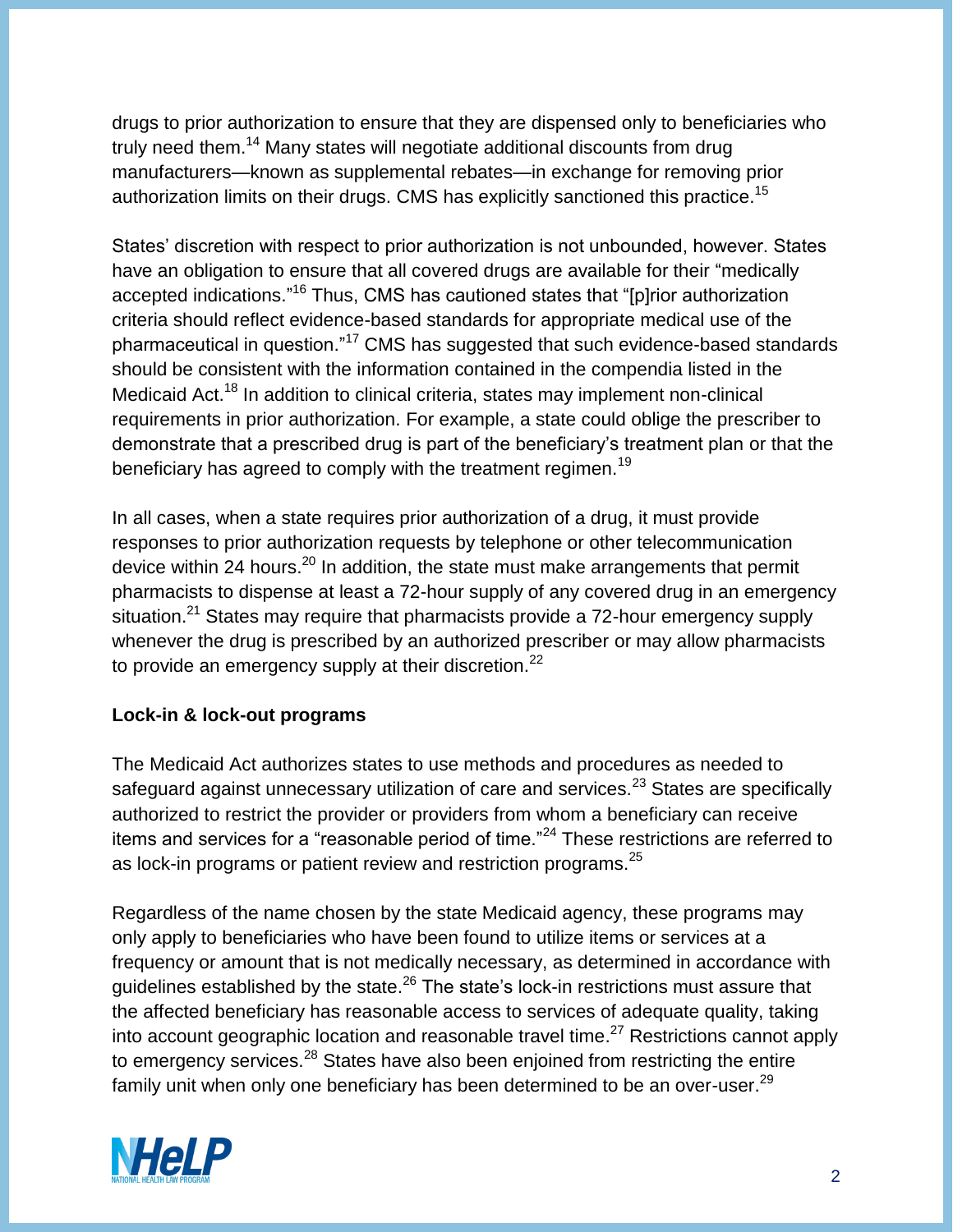Individuals must be provided notice and an opportunity for a hearing before being subjected to lock-in restrictions.<sup>30</sup> Enrollees in Medicaid managed care programs can be placed into locked-in programs under these same conditions.

## **Step therapy**

Another technique that states use to limit access to prescription drugs is to require beneficiaries to try to use an alternative drug before the state will authorize another, usually more expensive, treatment.<sup>31</sup> This kind of rule is known as "step therapy," "fail first," or "try and fail." Under such a policy, the state will only allow a beneficiary to receive the desired drug after demonstrating that the person tried an alternative and the alternative drug did not achieve treatment goals. $32$  Step therapy is often used to require beneficiaries to try a generic equivalent or alternative before the beneficiary can access a brand name drug, as described in more detail below.

## **Limiting access to generic drugs**

States have substantial discretion to use utilization control techniques to steer Medicaid beneficiaries toward generic drugs, within certain limits.<sup>33</sup> One way states do this is by requiring or allowing pharmacists to automatically substitute a generic for a brand name prescription without seeking the prescribing provider's permission first. CMS has long encouraged state Medicaid programs to use these substitution policies.<sup>34</sup> The rationale for substitution rules is that generic drugs are almost always cheaper than their brand name equivalents.<sup>35</sup>

As of 2014, all state Medicaid fee-for-service programs have a policy that requires or allows pharmacists to substitute generic equivalents without the prescribing provider's specific authorization or consent in at least some circumstances.<sup>36</sup> In 11 states, the substitution can be overridden by a prescriber writing in his or her own handwriting "Brand Medically Necessary." In the remaining states, the prescriber must take additional steps to prevent substitution at the pharmacy.<sup>37</sup> While state policies differ to some degree, substitution without prescriber consent is almost always limited to multiple source drugs—*i.e*., generic drugs that the FDA has deemed therapeutically equivalent to a brand name drug.<sup>38</sup> Substitution without prescriber consent is not permitted for generic alternatives, that is, drugs that are similar to the generic but that differ in some notable way, such as the method of administration or dosing requirements. $^{39}$ 

Another technique states impose is to require beneficiaries to obtain prior authorization to use a brand name drug instead of an equivalent or alternative medication. Generally, these rules require the provider to document that the brand name drug is medically

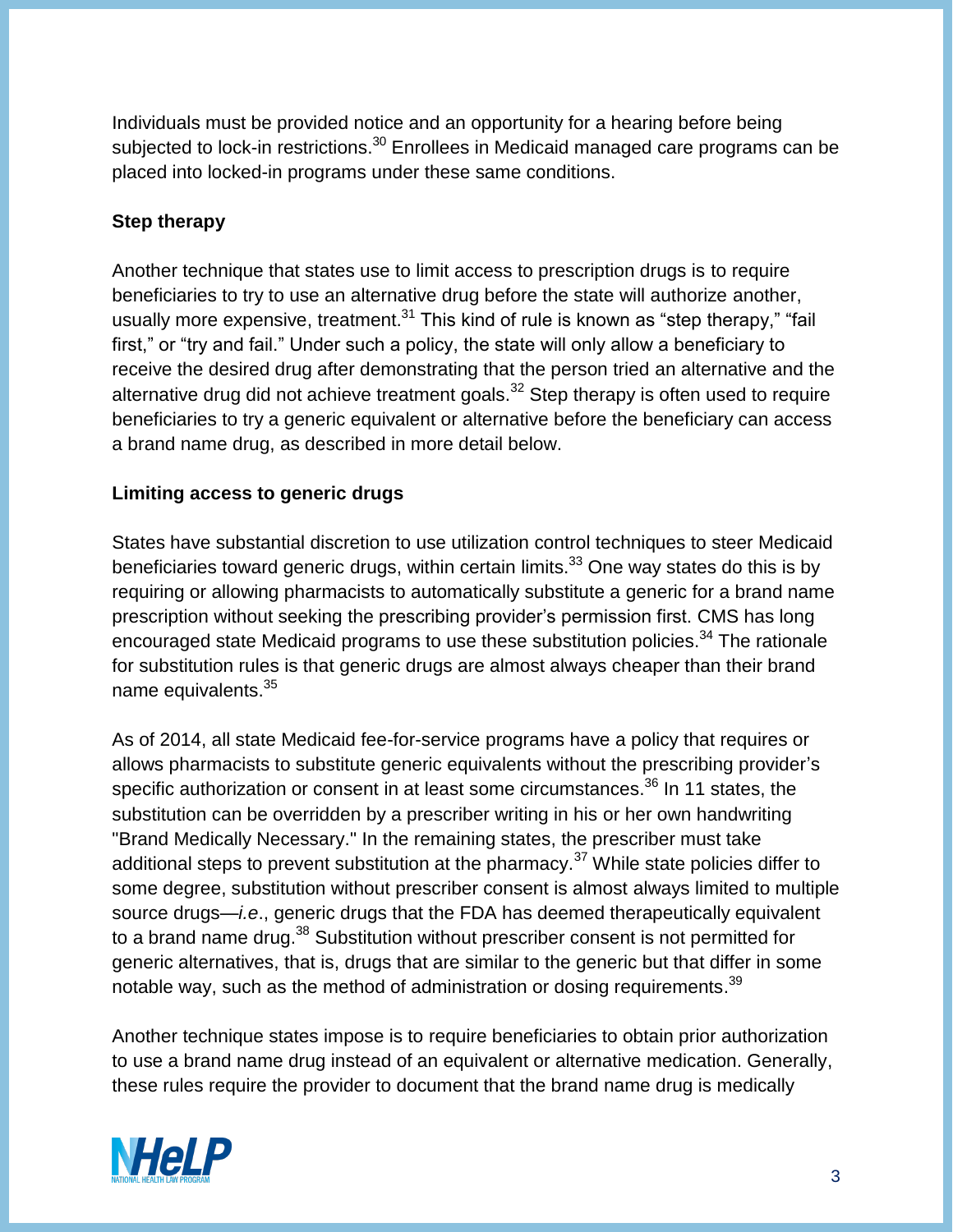necessary for the beneficiary based on individual circumstances in order for the state to approve the brand name drug. In some states with mandatory generic substitution rules, the only way to get a brand name drug is to go through a formal prior authorization process that evaluates the medical necessity of the brand name drug relative to equivalent therapies.<sup>40</sup>

Another technique that states use to limit access to brand name drugs is through step therapy that requires beneficiary to try an equivalent or alternative drug before the brand name will be authorized.

## **Quantitative and refill limits**

The Medicaid Act authorizes states to "impose limitations, with respect to all such drugs in a therapeutic class, on the minimum or maximum quantities per prescription or on the number of refills, if such limitations are necessary to discourage waste."<sup>41</sup> Thus, states may, for example, only authorize a prescription for 30 pills or less, permit only 2-week course of a particular prescription treatment, or limit beneficiary's to one refill per prescription. While states have substantial discretion to impose such limitations, CMS has made clear that states' discretion with respect to quantity, duration and refill limits is tempered by medical necessity:

States must have the necessary evidence and medical necessity criteria for imposing limits on the duration of these medications. Setting limits on the length of medication-assisted treatment can affect retention and outcomes. Medicationassisted treatment should be continued as long as the treatment is medically necessary and the individual participates in treatment as set forth in their treatment plan. $42$ 

Some states have also imposed limits on the number of prescriptions their Medicaid programs will cover in a month. For example, Mississippi has limited beneficiaries to five prescriptions per month, of which no more than two may be for single-source or brand name drugs.<sup>43</sup> In practice, most states with per month limits do employ "soft caps" to ensure that beneficiaries receive medically necessary treatment.<sup>44</sup> In general, courts have allowed quantitative limits as long as they are designed consistent with medical necessity and will ensure that most beneficiaries receive the care they need.<sup>45</sup>

CMS has particularly recommended that states impose quantity, duration, and refill limits on pain medications and drugs used to treat substance use disorders. It has noted that these drugs that are susceptible to "abuse, overdose or diversion of the medications" and that such limits serve an important purpose in avoiding

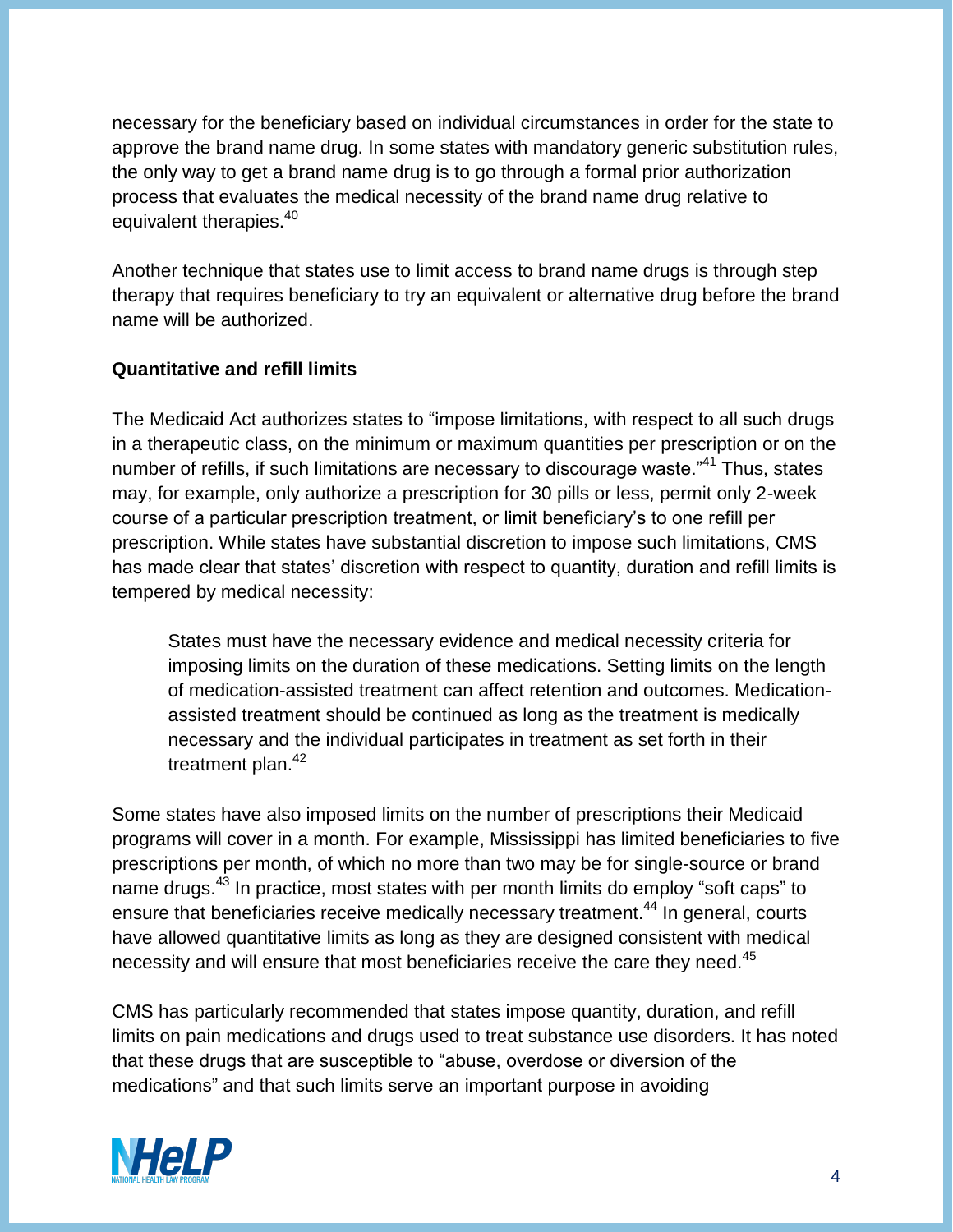overprescribing.<sup>46</sup> According to CMS, these "limits may be useful in verifying that a . . . prescription for pain [medication] is prescribed only for a specified duration, so the prescriber can reassess the recipient periodically."<sup>47</sup>

Some drugs are subject to rules governing the quantity, duration, or refill of prescriptions that apply beyond Medicaid. For example, a few states impose quantity limits on all prescriptions.<sup>48</sup> Certain prescription drugs that are classified as controlled substances may also have limits imposed on them by federal law or by the Drug Enforcement Administration (DEA).<sup>49</sup> States also commonly limit the quantity or refills for all prescriptions for certain controlled substances written in the state. $50$ 

## **Formularies**

Typically, a prescription drug formulary is a list of outpatient prescription drugs that a state or health plan agrees to cover.<sup>51</sup> The term "formulary" in Medicaid is defined by statute and differs from "formularies" used by other kinds of health plans.

The key distinction in establishing Medicaid formularies is that the cost of a drug may not be considered.<sup>52</sup> In general, Medicaid formularies can consider only the safety and effectiveness of drugs.<sup>53</sup> In addition, if a state decides to exclude an outpatient prescription drug from its formulary, it may only do so after finding the drug does not have a significant, clinical therapeutic advantage over other drugs, and the state must explain the basis for the exclusion in writing. $54$ 

The Medicaid formulary must be developed by a committee consisting of physicians, pharmacists, and other appropriate individuals appointed by the Governor or the state's drug use review board.<sup>55</sup> The formulary must include the covered outpatient drugs of any manufacturer which has entered into and complies with a Medicaid rebate agreement (subject to certain exceptions explained below).<sup>56</sup> Even if a state excludes an outpatient prescription drug from its formulary, the state must still permit coverage of the excluded drug pursuant to a prior authorization program.<sup>57</sup>

## **Cost-Sharing**

States may impose cost-sharing on drugs as a way of limiting access.<sup>58</sup> In addition, subject to limitations, states may designate "preferred" and "non-preferred" drugs and charge additional cost sharing for non-preferred drugs, similar to a formulary tiering structure. 59

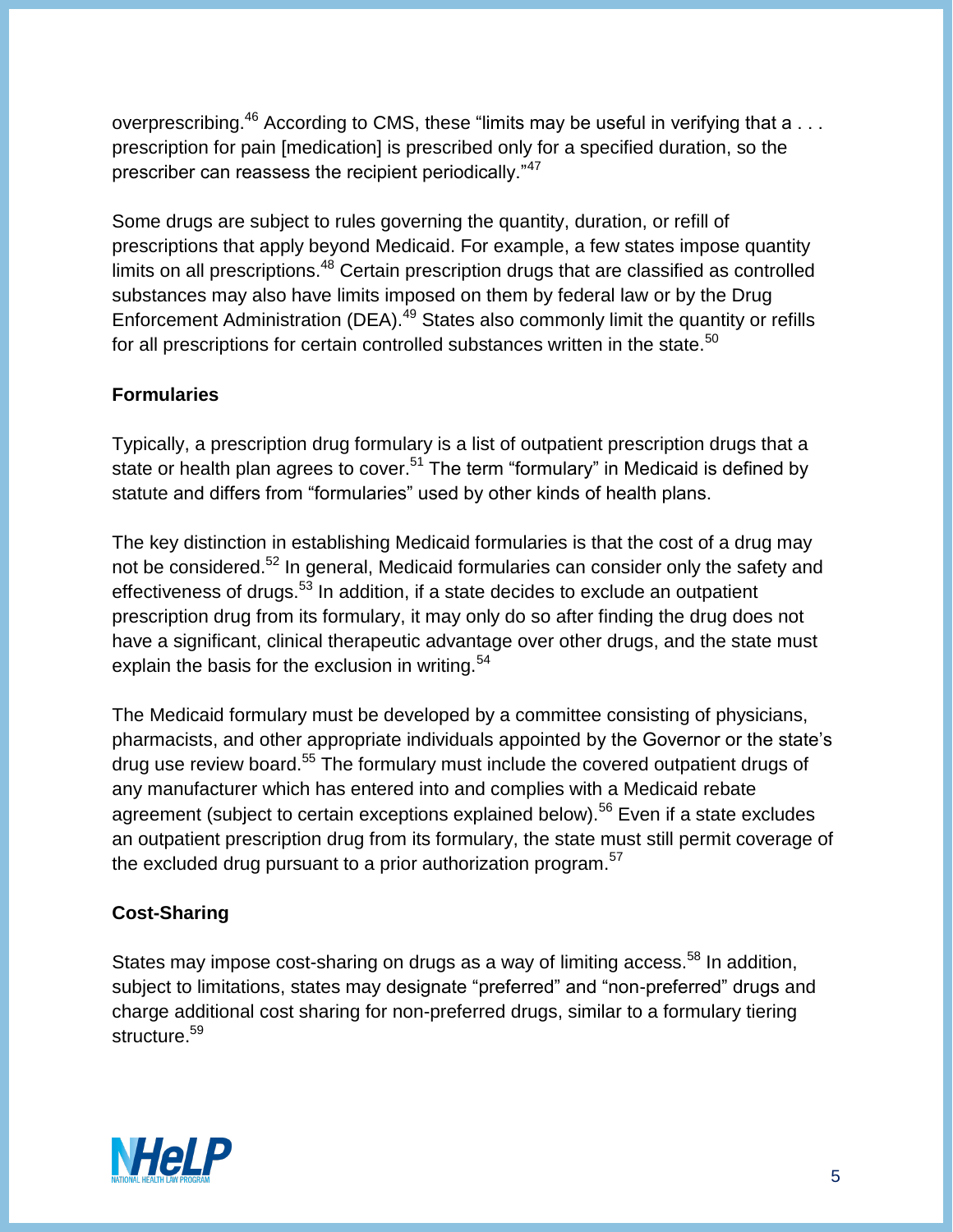A Medicaid enrollee's income determines the applicable level of cost sharing (as summarized in the chart below), with some populations and services exempt.<sup>60</sup>

| <b>Rules for Medicaid Prescription Drug Cost Sharing</b>                                         |               |                              |                            |  |
|--------------------------------------------------------------------------------------------------|---------------|------------------------------|----------------------------|--|
|                                                                                                  |               | ≤ 100% FPL   101% - 150% FPL | >150% FPL                  |  |
| <b>Maximum Allowable Copayments</b><br>(All amounts are subject to a cap of 5% of family income) |               |                              |                            |  |
| Preferred<br>drugs <sup>*</sup>                                                                  | \$4           | \$4                          | \$4                        |  |
| Non-preferred<br>$drugs^{\#}$                                                                    | \$8 (nominal) | \$8 (nominal)                | 20% agency cost of<br>drug |  |

\* The preferred drug copay must be waived if the prescribing physician notes that it is needed.

# This cost sharing can also be applied to individuals normally exempt from cost sharing.

Drugs excluded from cost sharing include certain drugs prescribed as part of a preventive service and family planning services and supplies.<sup>61</sup> In addition, some populations are exempt from cost-sharing, including pregnant women; children under age 19, except for infants under age 1 with incomes above 133%; children in federally funded foster care; children with disabilities, except those eligible under the Family Opportunity Act with incomes above 150% FPL; persons in institutions who have only a personal needs allowance, and at state option, persons receiving home and community based services who are subject to share-of-cost; women eligible through the Breast and Cervical Cancer Treatment Program; individuals receiving hospice care; and Indians who have been served through Indian Health Services programs.<sup>62</sup>

## **Federally authorized exclusions**

States *may* exclude or otherwise restrict certain classes or uses of drugs, including those used for:<sup>63</sup>

| anorexia, weight loss, or weight gain | nonprescription ("over the counter") drugs                                                    |
|---------------------------------------|-----------------------------------------------------------------------------------------------|
| fertility                             | prescription vitamins and minerals (except<br>prenatal vitamins and fluoride<br>preparations) |

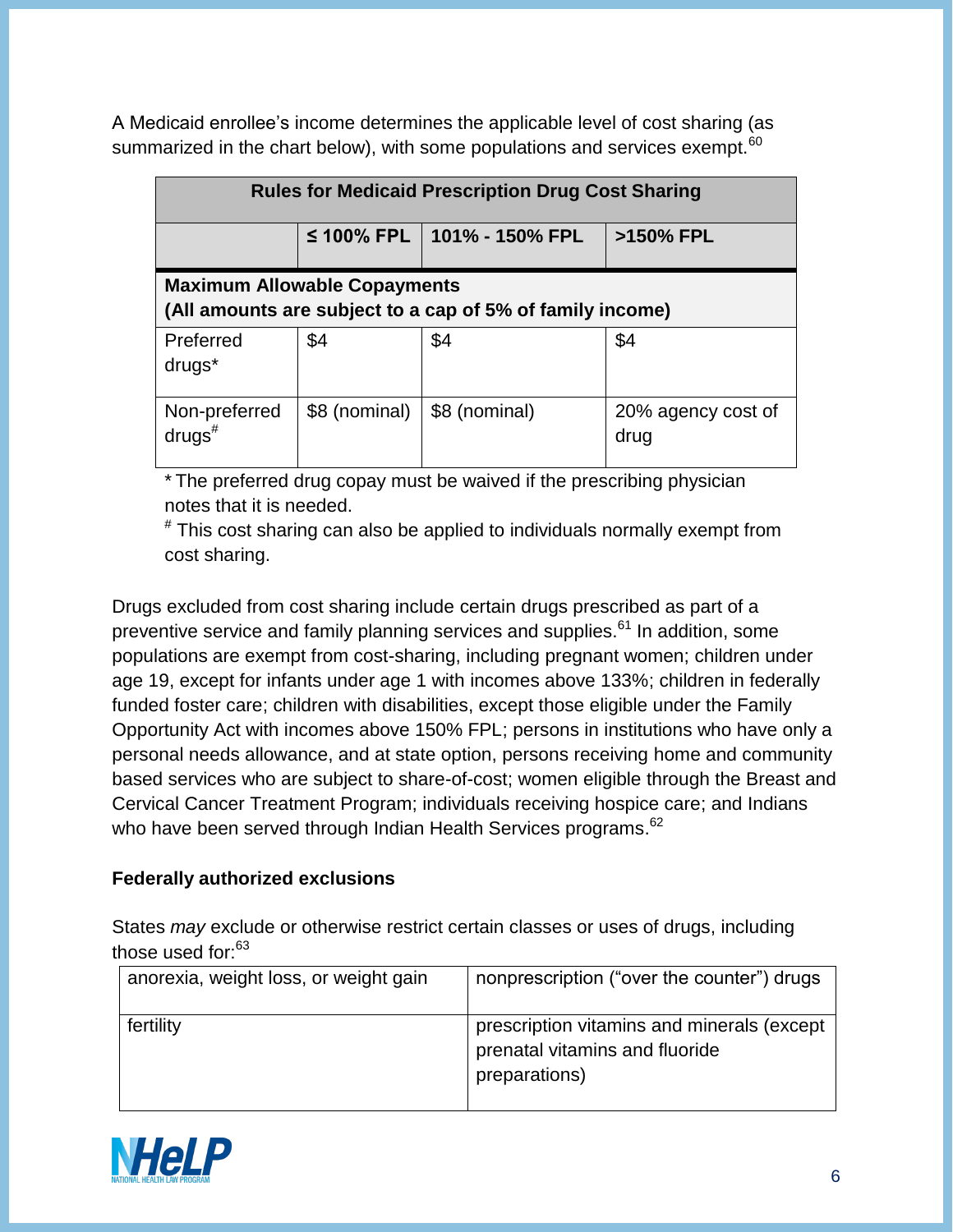| cosmetic purposes or hair growth      | covered drugs which the manufacturer<br>seeks to tie to associated tests or<br>monitoring services |
|---------------------------------------|----------------------------------------------------------------------------------------------------|
| agents used for cough and cold relief | agents when used to treat sexual or<br>erectile dysfunction.                                       |

Congress has charged the Secretary of HHS with the responsibility to update the exclusion list from time to time.<sup>64</sup>

#### **Special rules for contraception**

The Medicaid Act requires states to cover family planning services and supplies for individuals of childbearing age, including minors.<sup>65</sup> States receive a 90 percent federal matching rate for offering, arranging, and furnishing family planning services.<sup>66</sup> As with many other Medicaid benefit categories, states have some flexibility to determine which particular family planning services to cover but must ensure that coverage is "sufficient in amount, duration, and scope to reasonably achieve its purpose."<sup>67</sup> CMS has made clear that "medically accepted" contraceptive "methods, procedures, pharmaceutical supplies and devices" qualify as family planning services and are eligible for the enhanced reimbursement rate.<sup>68</sup>

Importantly, federal Medicaid law contains special protections for Medicaid enrollees seeking family planning services. First, states must provide family planning services without cost-sharing.<sup>69</sup> This means that states are not permitted to charge enrollees a co-pay for contraceptive drugs, supplies, or devices. Second, federal regulations require states to ensure that Medicaid enrollees are "free from coercion or mental pressure and free to choose the method of family planning to be used."<sup>70</sup> Recently revised managed care regulations clarify that plans must provide family planning services consistent with this provision.<sup>71</sup> Thus, as CMS recently noted, states and managed care plans may not use utilization controls that "effectively deprive" enrollees of "free choice of equally appropriate [family planning] treatments."<sup>72</sup> In particular, states and plans may not use step therapy or adopt policies that restrict a change in method.<sup>73</sup> Similarly, "[s]tates and managed care plans should avoid practices that delay the provision of a preferred method or that impose medically inappropriate quantity limits, such as allowing only one long acting reversible contraceptive (LARC) insertion every five years, even when an earlier LARC was expelled or removed."<sup>74</sup> However, CMS has left open the possibility that states and plans may require prior authorization to determine that a particular family planning "method is medically necessary and appropriate for the individual, using criteria that may include considerations such as severity of side effects, clinical

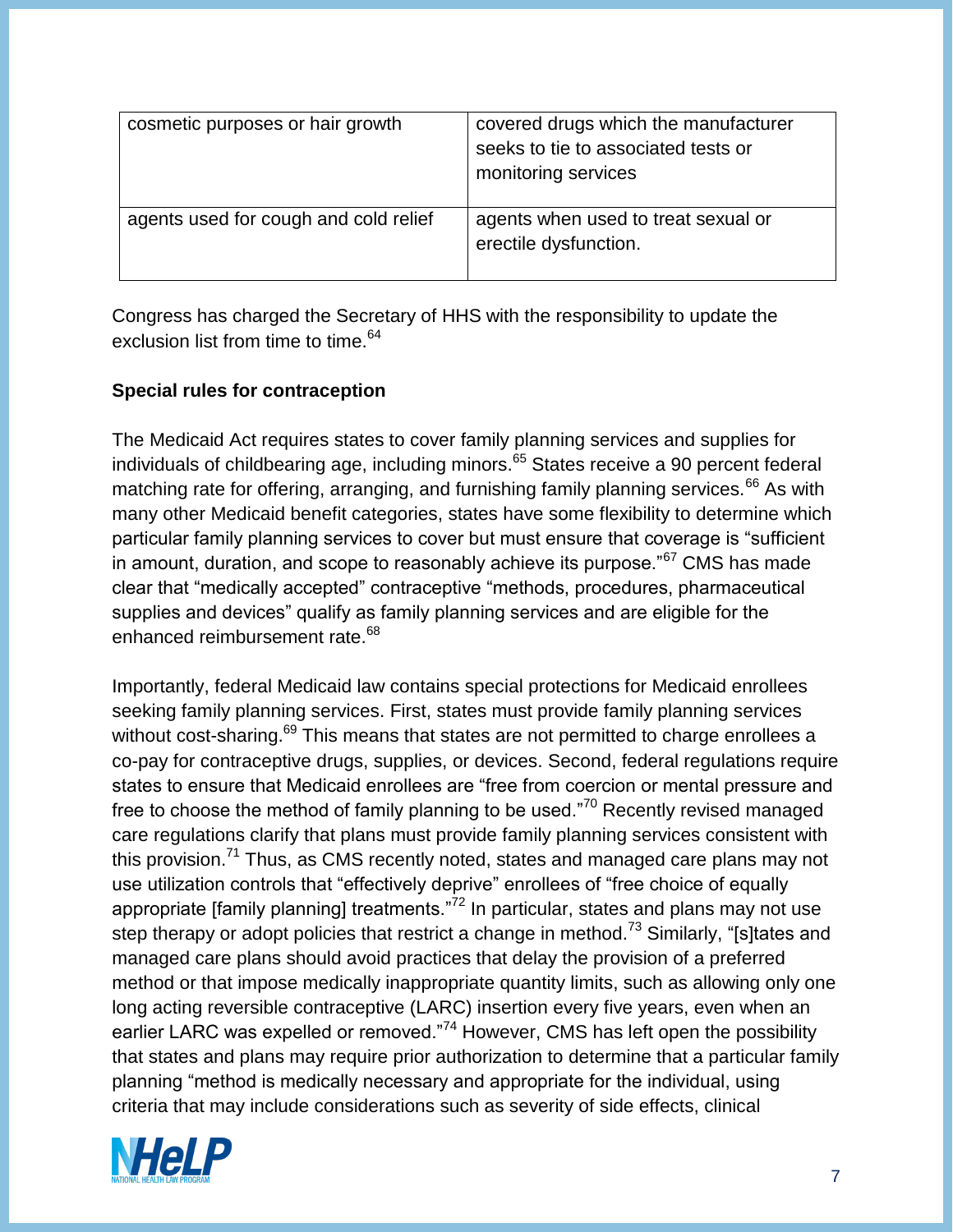effectiveness, difference in permanence and reversibility of contraceptives, and ability to adhere to the appropriate use of the item or service."<sup>75</sup>

States must establish an Alternative Benefit Plan (ABP) for adults covered through the Affordable Care Act (ACA) expansion group and may enroll certain other Medicaid beneficiaries in an ABP as well.<sup>76</sup> States may offer a different benefits package to beneficiaries enrolled in an ABP than they otherwise offer through the Medicaid program, and ABPs must cover prescription drugs.<sup>77</sup> In addition, ABPs must cover all FDA-approved contraceptive methods, including OTC methods as prescribed, without cost-sharing.<sup>78</sup> However, federal regulations allow plans to adopt "reasonable medical management techniques."<sup>79</sup> The federal government has issued guidance that establishes limitations on the use of medical management with respect to contraceptives, however.<sup>80</sup> The guidance clarifies that ABPs must cover without costsharing at least one product or item in each of the FDA-approved contraceptive methods for women.<sup>81</sup> For example, plans must cover, without cost-sharing, both the copper IUD and at least one progestin-based IUD, as the FDA classifies them as distinct methods. Likewise, plans may choose not to cover brand-name contraceptive drugs that have a generic equivalent.<sup>82</sup> However, if an enrollee's provider determines that a particular contraceptive is medically necessary, the plan must defer to the provider's determination and cover the product without cost-sharing.<sup>83</sup>

## **Utilization Review in Medicaid Managed Care**

Medicaid Managed Care Plans have substantial discretion to use utilization control techniques with respect to prescription drugs. When a Medicaid plan uses utilization control techniques to limit access to covered outpatient drugs, it must comply with the requirements set forth in 42 U.S.C. § 1396r-8.<sup>84</sup> Specifically, when a plan covers prescription drugs for Medicaid enrollees, the amount, duration, and scope of drugs provided by the plan must also be "sufficient . . . to reasonably achieve the[ir] purpose."<sup>85</sup> Plans must abide by the laws governing prior authorization of drugs in Medicaid, including rules that require a response to prior authorization requests by telephone or other telecommunication device within 24 hours.<sup>86</sup>

In addition, federal regulations require each plan to ensure that drugs are provided in an amount, duration, and scope "that is no less than the amount, duration, and scope for the same services furnished to beneficiaries under FFS Medicaid" and is consistent with EPSDT.<sup>87</sup> Plans must also define "what constitutes 'medically necessary services' in a manner that. . . . [i]s no more restrictive than that used in the State Medicaid program, including quantitative and nonquantitative treatment limits, as indicated in State statutes and regulations, the State Plan, and other State policy and procedures."<sup>88</sup> But the

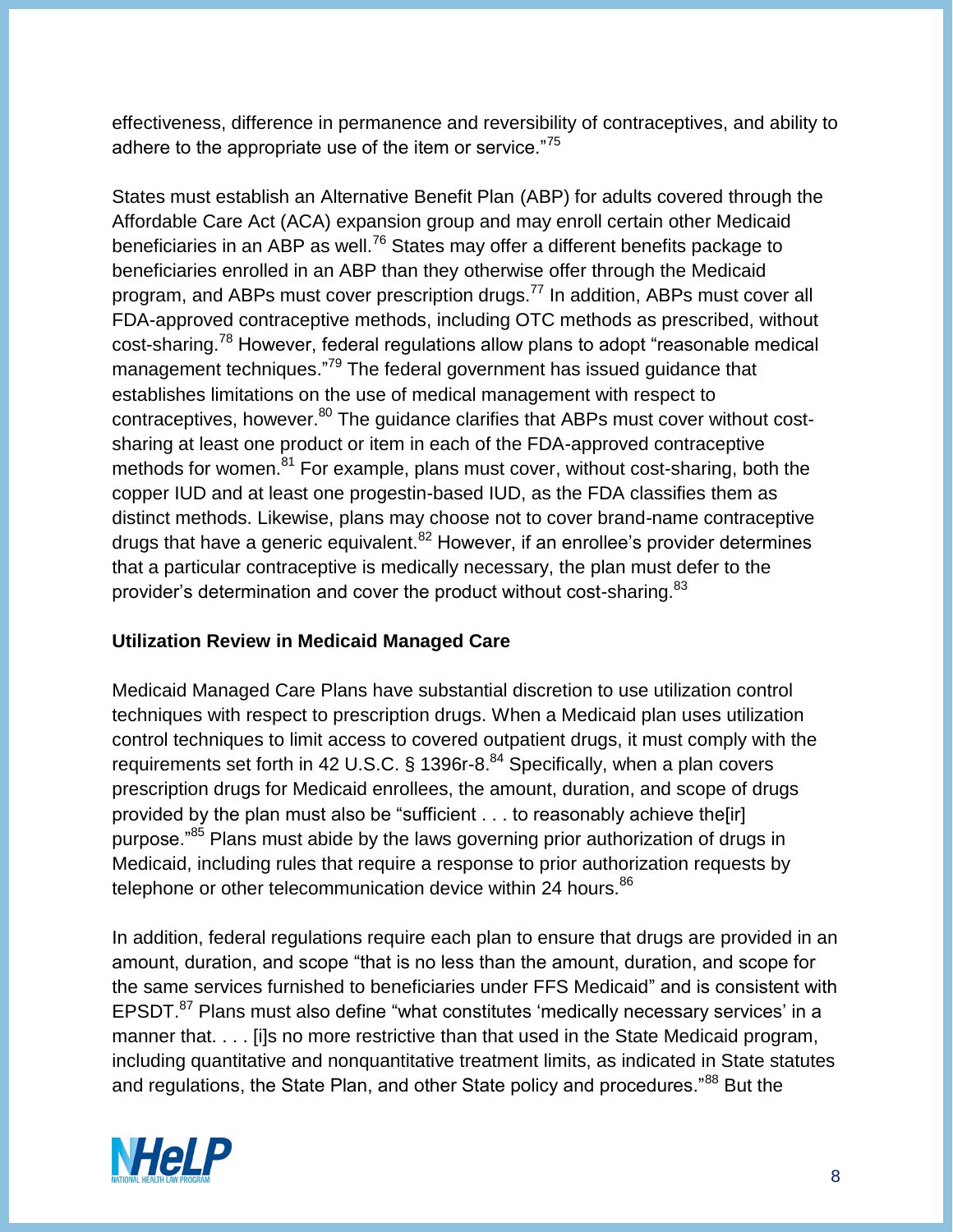regulations also permit plans to place "appropriate limits" on drugs, as long as they are either based on "criteria applied under the State plan, such as medical necessity," or "for the purposes of utilization control."<sup>89</sup> When a plan limits drugs for utilization control reasons, it must nevertheless comply with the prior authorization and amount, duration and scope rules set forth above. In addition, the plan must make sure that services for people with ongoing or chronic conditions are authorized in a manner that reflects their ongoing need and must ensure that family planning services are available consistent with the regulation requiring that enrollees are free from coercion, as described above*. 90*

Reading these provisions together, plans have a choice with respect to utilization review: they may either use the same criteria and process that the state uses in FFS Medicaid, **or** they may develop their own criteria and processes for determining whether a particular drug is medically necessary for an individual, as long as they are not more restrictive than those used by the state in FFS Medicaid. CMS has provided little guidance to states and plans, however, as to how to determine whether a plan's particular criteria or process is "more restrictive." In the new rules, CMS added the phrase "including quantitative and nonquantitative treatment limits" to help states and plans make this assessment.<sup>91</sup> This phrase is borrowed from the context of Behavioral Health Parity, where plans are required to ensure parity between behavioral health services provided and medical-surgical services provided.<sup>92</sup> In the parity context, quantitative limits are those expressed numerically, such as a 30 pill per prescription limit, and nonquantitative limits are those that otherwise limit the scope or duration of benefits for treatment under a plan or coverage, such as medical management standards or exclusions for failure to complete a course of treatment.<sup>93</sup>

## **Conclusion**

States have considerable discretion to limit access to prescription drugs in their Medicaid programs, as long as they take into account medical necessity and appropriate utilization control procedures. $94$  Advocates should evaluate the techniques and methods that their states are using to limit access to covered drugs to ensure that the state is not using undue limitations. Advocates should keep in mind that state Medicaid programs must ensure that drug coverage is designed in the "best interests" of Medicaid beneficiaries.<sup>95</sup> In addition, while states have discretion to limit drug coverage, they must make certain that covered drugs are provided in sufficient amount, duration, and scope to reasonably achieve their purpose.<sup>96</sup> Prescription drugs are a crucially important component of treatment for many illnesses and conditions. Advocates should work closely with their states to ensure that Medicaid beneficiaries have appropriate access to necessary prescription drugs.

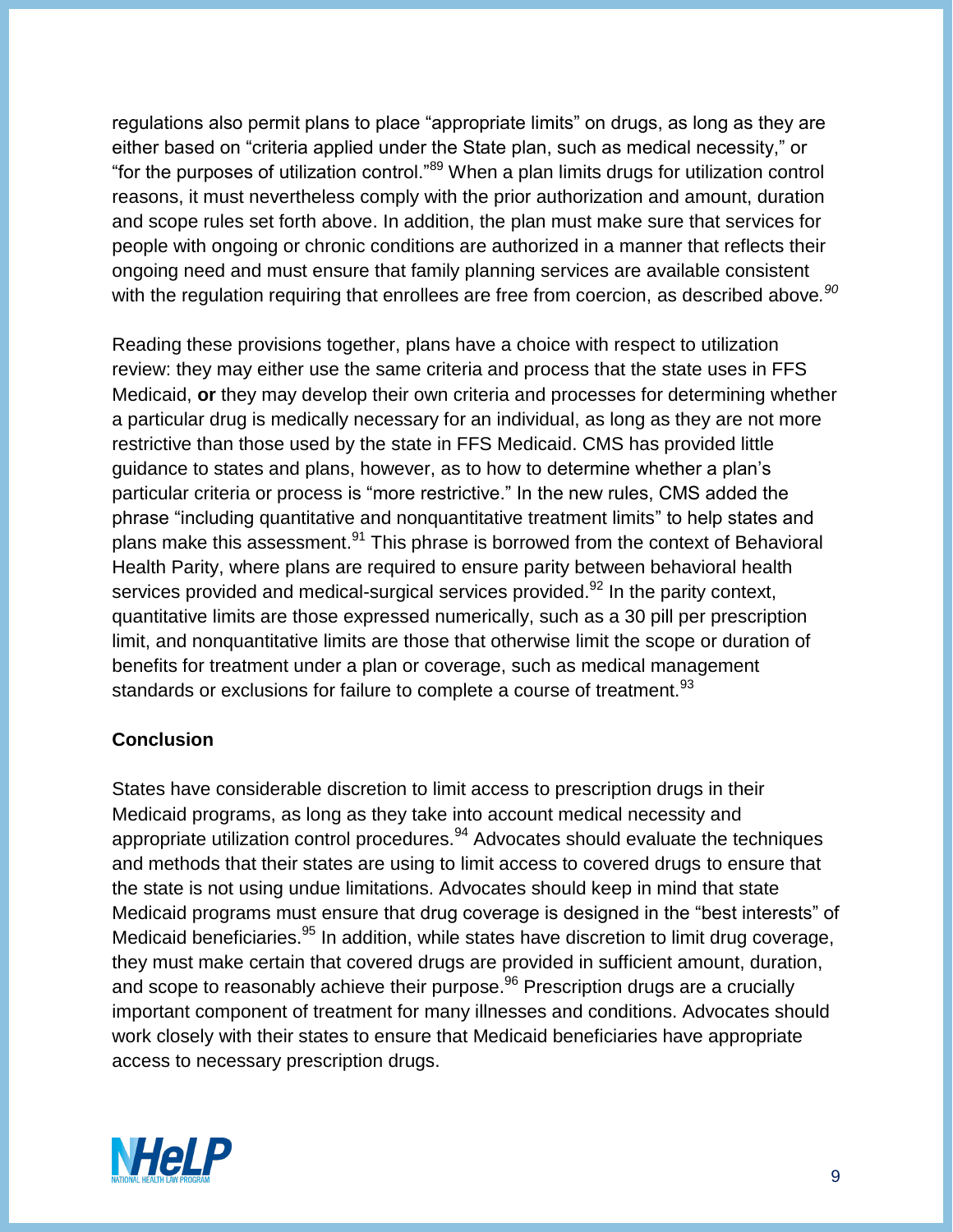- 1 42 U.S.C. § 1396d(a)(12). 42 C.F.R. §§ 440.120(a), .90, .100
- $^{2}$  42 U.S.C  $\bar{\S}$  1396r–8(k)(2)(A).
- $3$  H.R. Rep. 101-881,  $101<sup>st</sup>$  Cong. 2nd Sess. 1990, 1990 U.S.C.A..A.N. 2017.
- $4$  42 U.S.C. § 1396r-8(k)(2)(i).
- 5 *Id.* § 1396r-8(a)(1).

- <sup>6</sup> *See* 42 C.F.R. § 440.230(d).
- 7 *Id.* § 440.230(b).
- 8 *Id.* § 440.230(d).
- <sup>9</sup> *Alexander v. Choate,* 469 U.S. 287, 303 (1985).

<sup>10</sup> ELIZABETH EDWARDS, NAT'L HEALTH LAW PROG., MENTAL HEALTH PARITY AND ADDICTION EQUITY ACT OF 2008 (2014), [http://www.healthlaw.org/publications/issue-brief-mhpaea2008.](http://www.healthlaw.org/publications/issue-brief-mhpaea2008)

<sup>11</sup> *See* 42 U.S.C. § 1396r-8(d)(5); *see also, e.g.,* CMS, Dear State Medicaid Director Letter (Sept. 18, 2002) [hereinafter SMDL #02-014], [https://www.medicaid.gov/Federal-Policy-](https://www.medicaid.gov/Federal-Policy-Guidance/downloads/smd091802.pdf)[Guidance/downloads/smd091802.pdf;](https://www.medicaid.gov/Federal-Policy-Guidance/downloads/smd091802.pdf) *Pharm. Research & Mfrs. Of Am v. Meadows*, 304 F. 3d 1197, 1211 (11th Cir. 2002) (noting that a state's prior authorization policy "may not *exclude* coverage for any Medicaid eligible drugs" but is permissible as long as it "merely *conditions*  coverage for non-preferred drugs on whether the prescribing physician has followed the prior authorization procedure") (emphasis in original). Note that, as part of each state's mandatory drug utilization review process, a state must "provide for a review of drug therapy before each prescription is filled or delivered . . . typically at the point-of-sale or point of distribution. The review shall include screening for potential drug therapy problems due to therapeutic duplication, drug-disease contraindications, drug-drug interactions (including serious interactions with nonprescription or over-the-counter drugs), incorrect drug dosage or duration of drug treatment, drug-allergy interactions, and clinical abuse/misuse." 42 U.S.C. 1396r-8(g)(2)(A)(i).

<sup>12</sup> SMDL #02-014, *supra* note 11, at 2.

<sup>13</sup> *Pharm. Research & Mfrs. of Am. v. Walsh*, 538 U.S. 644, 685 (2003) (O'Connor, J. concurring in part and dissenting in part).

<sup>14</sup> *See, e.g.,* CMS, Dear State Medicaid Director (Sept. 9, 2004) [hereinafter SMDL #04-006], <https://www.medicaid.gov/Federal-Policy-Guidance/downloads/smd090904.pdf> ("A prior authorization program is intended to balance the interests of beneficiaries in receiving medically necessary drugs and the interests of states in ensuring that Medicaid pays for prescription drugs in an efficient and economical manner.")

<sup>15</sup> *Id.* at 1. While drug manufacturers must enter basic rebate agreements in order to participate in Medicaid, states have authority to negotiate additional rebates to lower the cost of the drugs they provide. CMS has sanctioned states' using prior authorization as a bargaining tool in these negotiations. *See id.*; SMDL #02-014, *supra* note 11, at 2-3; *see also* CMS, SAFE AND EFFECTIVE APPROACHES TO LOWERING STATE PRESCRIPTION DRUG COSTS 3-4 (2004) [hereinafter CMS, SAFE AND EFFECTIVE APPROACHES] (on file with NHeLP-LA) (describing as a "best practice" Florida's policy of subjecting drugs to prior authorization if their manufacturers do not enter a supplemental rebate agreement with the State).

<sup>16</sup>*See* 42 U.S.C. § 1396r-8(d)(5); *see also Edmonds v. Levine*, 417 F. Supp. 2d 1323, 1329 (S.D. Fla. 2006) ("The Medicaid Act does not authorize a state to use . . . [a] prior authorization program to deny coverage for a covered drug; it can only condition reimbursement upon a prescribing doctor first . . . obtain[ing] approval for the drug.").

CMS, INFORMATIONAL BULLETIN: MEDICATION ASSISTED TREATMENT FOR SUBSTANCE USE DISORDERS 7 (2014) [hereinafter CMS, MEDICATION ASSISTED TREATMENT], [https://www.medicaid.gov/Federal-Policy-Guidance/downloads/CIB-07-11-2014.pdf.](https://www.medicaid.gov/Federal-Policy-Guidance/downloads/CIB-07-11-2014.pdf)

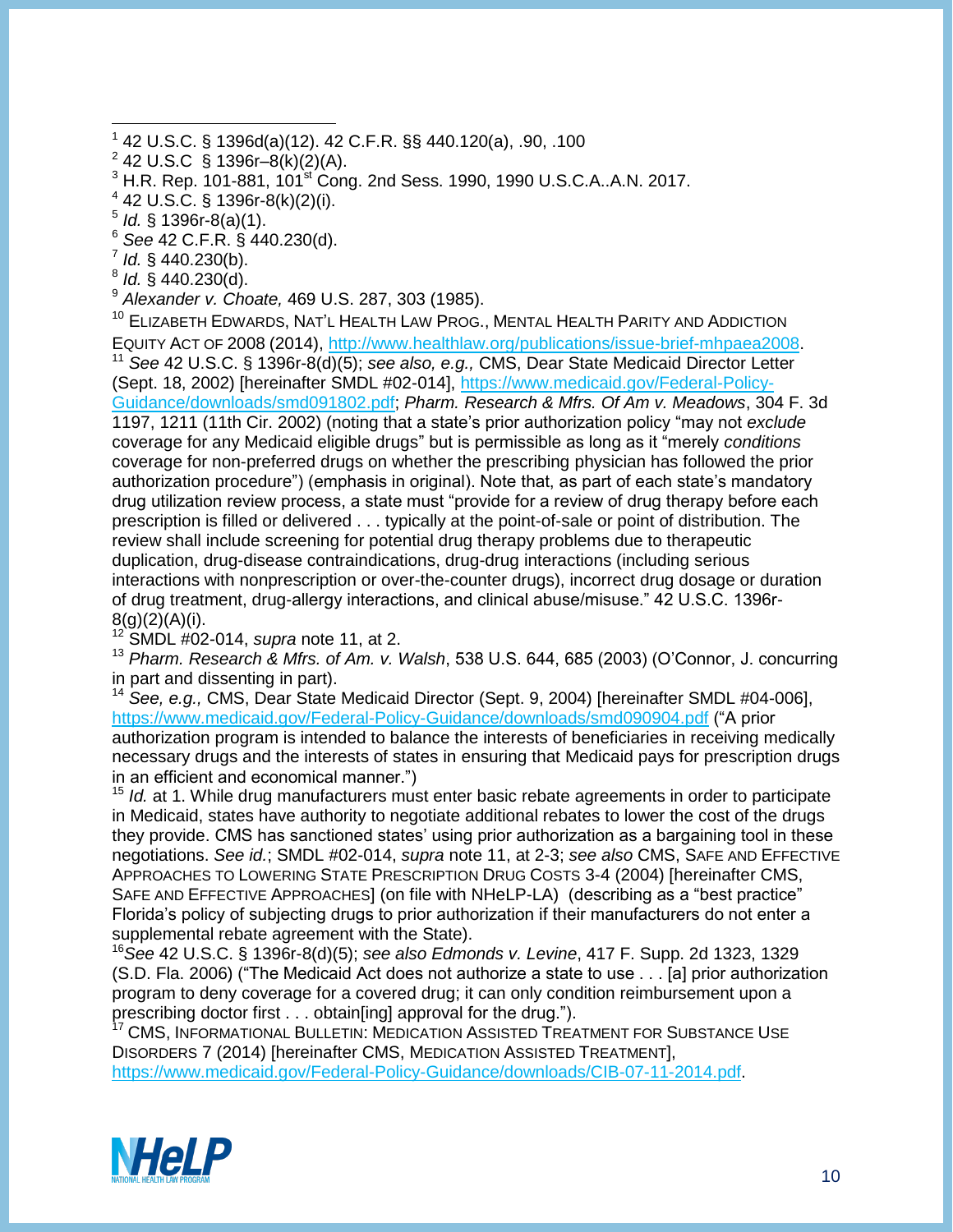<sup>18</sup> *See* CMS, INFORMATIONAL BULLETIN: BEST PRACTICES FOR ADDRESSING PRESCRIPTION OPIOID OVERDOSES, MISUSE AND ADDICTION 6 (2016) [hereinafter CMS, OPIOID OVERDOSES],

[https://www.medicaid.gov/federal-policy-guidance/downloads/cib-02-02-16.pdf.](https://www.medicaid.gov/federal-policy-guidance/downloads/cib-02-02-16.pdf)

See *id.at* 6-7 (describing with approval such requirements in Virginia).

 $20$  42 U.S.C. § 1396r-8(d)(5)(A).

<sup>21</sup>*Id.* § 1396r-8(d)(5)(B); *see also Frew v. Hawkins*, No. 3:93-CA-065 WWJ, 2007 WL 2667985, at \*24 (E.D. Tex. Sept. 5, 2007) (describing implementation of the 72-hour emergency supply requirement).

<sup>22</sup> *See Grier v. Goetz*, 402 F. Supp. 2d 876, 907 (M.D. Tenn. 2005), *order clarified*, 421 F. Supp. 2d 1080 (M.D. Tenn. 2006). *Cf. Pharm. Research & Mfrs. Am. v. Thompson*, 362 F.3d 817, 826  $(D.C. Cir. 2004).$ <sup>23</sup> See 42 LLSC

<sup>23</sup> *See* 42 U.S.C. § 1396a(a)(30)(A).

<sup>24</sup> *See id*. § 1396n(a)(2); *see also* 42 C.F.R. § 431.54; CMS, STATE MEDICAID MANUAL ¶ 2103.D (including lock-in as an exception to 42 U.S.C. § 1396a(a)(23),the Medicaid freedom of choice requirement).

 $25$  For a more detailed discussion of these programs, see JANE PERKINS, NAT'L HEALTH L. PROG., WHY ARE MEDICAID LOCK-IN P[ROGRAMS](http://www.healthlaw.org/publications/search-publications/LockIn-JP-Issue-Brief) USED AND HOW CAN THEY BE IMPROVED (2016), [http://www.healthlaw.org/publications/LockIn-JP-Issue-Brief.](http://www.healthlaw.org/publications/LockIn-JP-Issue-Brief)

<sup>26</sup> 42 U.S.C. § 1396n(a)(2)(A).

<sup>27</sup>*Id.* § 1396n(a)(2)(B); 42 C.F.R. § 431.54(e)(2).

 $^{28}$  42 C.F.R. § 431.54(e)(3).

<sup>29</sup>*See Matthews ex rel. Matthews v. Ibarra*, 703 F. Supp. 68 (D. Colo. 1989) (holding such restrictions violate Medicaid lock-in statute and regulation); *Tripp v. Coler*, 640 F. Supp. 848 (N.D. Ill. 1986) (same; also enjoining policy that restricted all over-users in a unit to the same provider rather than allowing each over-user to designate his provider). <sup>30</sup> 42 U.S.C. § 1396n(a)(2)(A)*.*

<sup>31</sup>*See, e.g., Doe v. Beal,* 523 F.2d 611, 621 (3d Cir. 1975), *rev'd on other grounds*, 432 U.S. 438 (1977) ("[P]ursuant to the congressional interest in economization, the state might require doctors to prescribe generic drugs rather than brand names, provided, of course, that this would, in the particular instance, be consistent with sound medical practice.").

<sup>32</sup>*See, e.g.,* Nat'l Psoriasis Found., *Physician helps change Utah Medicaid policies*, <https://www.psoriasis.org/accessing-health-care/provider-advocacy/utah-medicaid-policies> (last visited April 27, 2016) (describing 2016 change to eliminate a restrictive "fail first" policy in Utah that limited access to biologic treatments for psoriasis). Most "fail first" policies do allow beneficiaries to bypass generic alternatives and equivalents in cases of clinical contraindication or documented allergy.

<sup>33</sup>*See* 42 C.F.R. § 440.230(d).

<sup>34</sup>*See, e.g.,* U.S. COMPTROLLER GENERAL, PROGRAMS TO CONTROL PRESCRIPTION DRUG COSTS UNDER MEDICAID AND MEDICARE COULD BE STRENGTHENED 25 (1980),

<http://www.gao.gov/assets/140/131865.pdf> (describing support by CMS's predecessor agency for state rules permitting drug substitution); CMS, SAFE AND EFFECTIVE APPROACHES, *supra*  note 15, at 1 (recommending that state Medicaid programs implement "Aggressive Generic Substitution Policies").

 $35$  U.S. Food and Drug Administration, Facts about Generic Drugs ("On average, the cost of a generic drug is 80 to 85 percent lower than the brand name product."),

[http://www.fda.gov/drugs/resourcesforyou/consumers/buyingusingmedicinesafely/understanding](http://www.fda.gov/drugs/resourcesforyou/consumers/buyingusingmedicinesafely/understandinggenericdrugs/ucm167991.htm) [genericdrugs/ucm167991.htm](http://www.fda.gov/drugs/resourcesforyou/consumers/buyingusingmedicinesafely/understandinggenericdrugs/ucm167991.htm) (last visited Nov. 30, 2016).

<sup>36</sup> CMS., MEDICAID DRUG UTILIZATION REVIEW STATE COMPARISON/SUMMARY REPORT FFY 2014

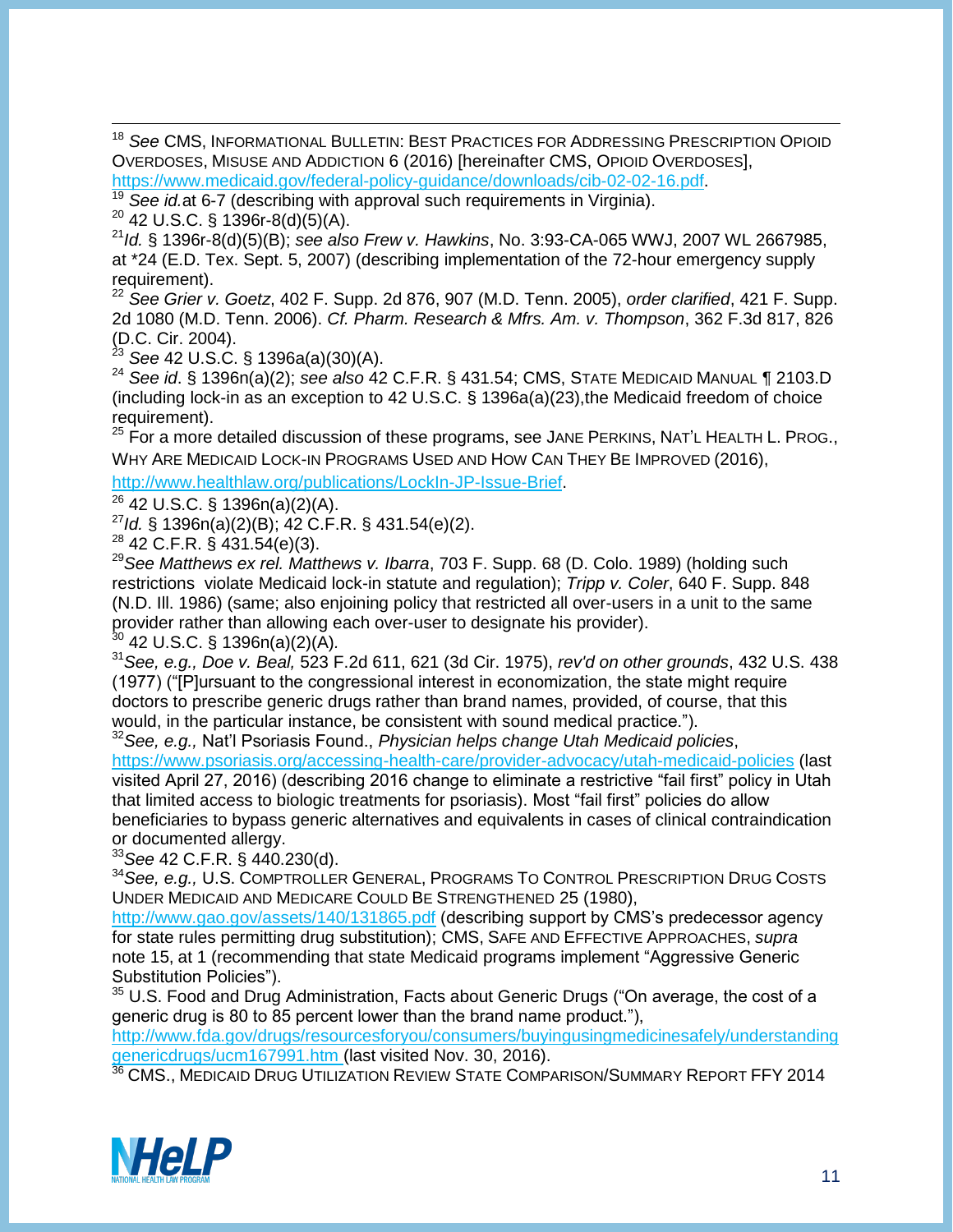ANNUAL REPORT: PRESCRIPTION DRUG FEE-FOR SERVICE-PROGRAMS 15 (2015),

[https://www.medicaid.gov/medicaid-chip-program-information/by-topics/benefits/prescription](https://www.medicaid.gov/medicaid-chip-program-information/by-topics/benefits/prescription-drugs/downloads/2014-dur-summary-report.pdf)[drugs/downloads/2014-dur-summary-report.pdf.](https://www.medicaid.gov/medicaid-chip-program-information/by-topics/benefits/prescription-drugs/downloads/2014-dur-summary-report.pdf)

<sup>38</sup> *See* DANIEL R. LEVINSON, U.S. DEP'T HEALTH & HUM. SERVS., OFFICE OF INSPECTOR GENERAL, GENERIC DRUG UTILIZATION IN STATE MEDICAID PROGRAMS 3 (2006),

[http://oig.hhs.gov/oei/reports/oei-05-05-00360.pdf;](http://oig.hhs.gov/oei/reports/oei-05-05-00360.pdf) *see also* Jesse C. Vivian, *Generic-Substitution Laws*, 6 U.S. PHARM. 30, 33 (2008),

[http://www.uspharmacist.com/content/s/44/c/9787.](http://www.uspharmacist.com/content/s/44/c/9787)

<sup>39</sup> *See* Vivian, *supra* note 38, at 33.

<sup>40</sup> *See* CMS, SAFE AND EFFECTIVE APPROACHES, *supra* note 15, at 2 (describing as "best practices," policies in Minnesota and Idaho that require beneficiaries to receive prior authorization for drugs that have generic equivalents).

 $41$  42 U.S.C. § 1396r-8(d)(6). In 1998, CMS issued guidance recommending, with respect to medications that treat sexual dysfunction, that states consider limiting "the number of refills or the quantity per prescription to discourage waste, fraud and abuse." CMS, DSMDL (Nov. 30, 1998),<https://www.medicaid.gov/Federal-Policy-Guidance/downloads/SMD113098.pdf> (last visited >>). The Medicaid Act was subsequently amended to allow states to exclude these drugs from coverage. *See* 42 U.S.C. § 1396r-8(d)(2)(K).

<sup>42</sup> CMS, MEDICATION ASSISTED TREATMENT, *supra* note 17, at 8.

 $43$  MISS. CODE. ANN. § 43-13-117(9)(a).

<sup>44</sup>*See* Kaiser Family Found., Medicaid Benefits: Prescription Drugs – 2012,

<http://kff.org/medicaid/state-indicator/prescription-drugs/> (last visited Nov. 30, 2016).

<sup>45</sup>*See, e.g., Grier v. Goetz*, 402 F. Supp. 2d 876, 909 (M.D. Tenn. 2005), *order clarified*, 421 F. Supp. 2d 1080 (M.D. Tenn. 2006) (upholding "a five-prescription-per-month limitation pursuant to which at least three prescriptions must be generic. . . . [with] a major exemption to this fiveprescription-per-month limit [in the form of] a 'shortlist' encompassing approximately 188 drugs that do not count toward either the five-prescription-per-month limit or the two-brand-per-month limit," since it would meet the needs of most beneficiaries); *see also Curtis v. Taylor*, 625 F.2d 645, 653 (5th Cir. 1980) (upholding a "limitation on the 'amount, scope or duration' of a required service as reasonable [as long as] the coverage provided is adequate to serve the medical needs of most of the individuals eligible for Medicaid assistance").

<sup>46</sup> CMS, MEDICATION ASSISTED TREATMENT, *supra* note 17, at 7.

<sup>47</sup> CMS, OPIOID OVERDOSES, *supra* note 18, at 7.

<sup>48</sup> *See, e.g.,* FLA. ADMIN. CODE 64B15-18.002 ("Pharmacists may order the medicinal drug products set forth in each rule subject to the following terms and limitations: . . . (3) In any case of dispensing hereunder, the amount or quantity of drug dispensed shall not exceed a [thirtyfour]-day supply or standard course of treatment unless subject to the specific limitations in this rule."); *see also* CNTRS. DISEASE CONTROL, PRESCRIPTION DRUG TIME AND DOSAGE LIMIT LAWS 1- 2 (2015) [hereinafter CDC, TIME AND DOSAGE LIMIT LAWS],

http://www.cdc.gov/phlp/docs/menu\_prescriptionlimits.pdf

<sup>49</sup>*See, e.g*., 21 U.S.C. § 829(a), (b) (drugs designated as Schedule II controlled substances may not be refilled, and those designated III and IV controlled substances "may not be filled or refilled more than six months after the date thereof or be refilled more than five times after the date of the prescription unless renewed by the practitioner"); 21 C.F.R. § 1306.22 (DEA rules on duration and refill limits for drugs classified as Schedule III or IV controlled substances).

<sup>50</sup>*See, e.g.,* MO. ANN. STAT. § 195.080 ("The quantity of Schedule II controlled substances prescribed or dispensed at any one time shall be limited to a thirty-day supply. The quantity of Schedule III, IV or V controlled substances prescribed or dispensed at any one time shall be



 $rac{37}{37}$  *Id.*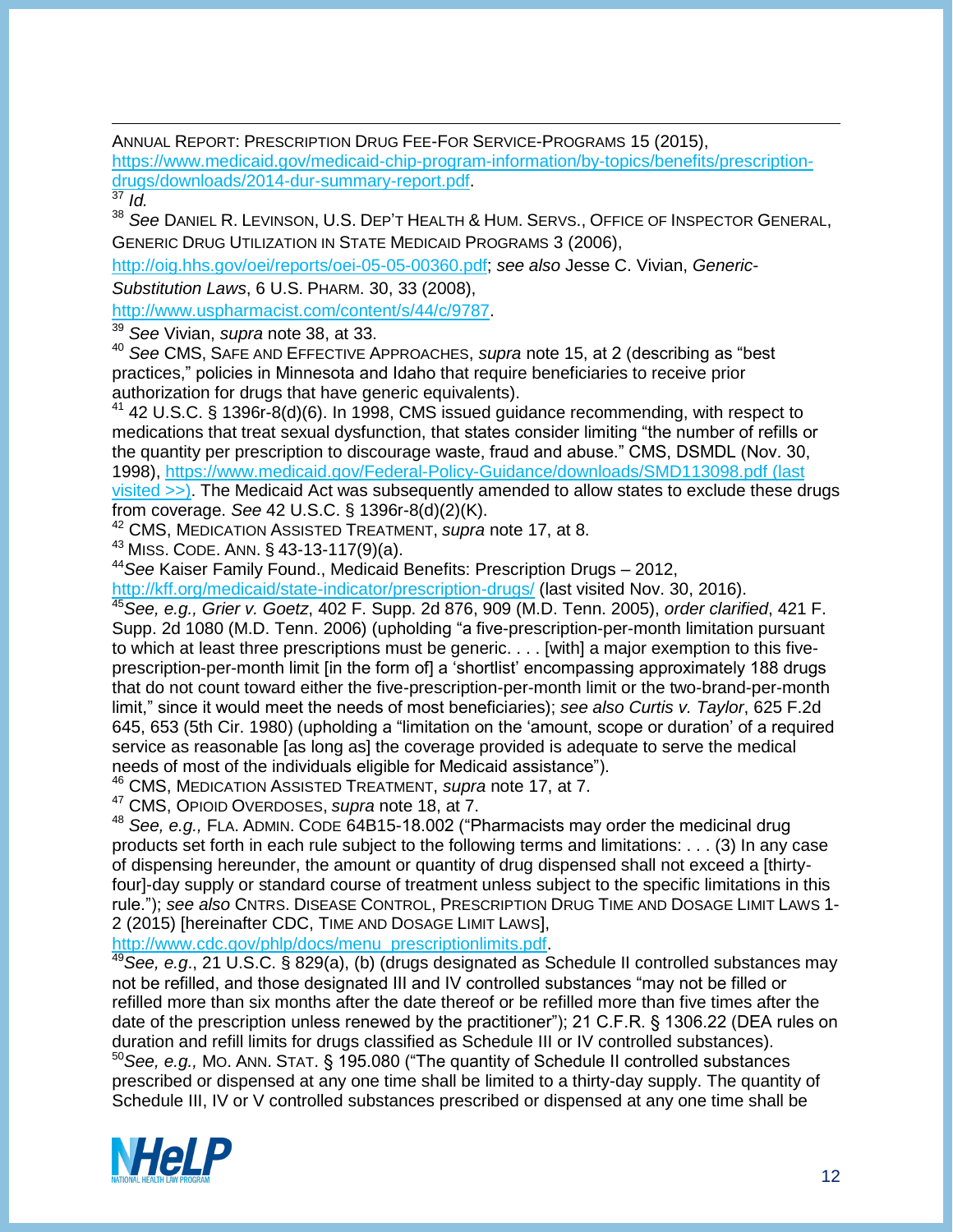limited to a ninety-day supply."); CAL. HEALTH & SAFETY CODE § 11200 (limiting refills on Schedule III and IV drugs); *see also* CDC, TIME AND DOSAGE LIMIT LAWS, *supra* note 48, at 2-4, 7-8 (cataloging such laws).

<sup>51</sup>*See* HHS HealthCare.Gov Glossary, Entry for "Formulary,"

<https://www.healthcare.gov/glossary/formulary/> (last visited Nov. 30, 2016).

<sup>52</sup>*Pharmaceutical Research and Mfrs. of America v. Meadows*, 304 F.3d at 1203.

<sup>53</sup> 42 U.S.C. § 1396r-8(d)(4)(C).

<sup>54</sup> *Id*.

<sup>55</sup> *Id*. § 1396r-8(d)(4)(A). These are often called Pharmacy and Therapeutics (P&T) committees. *See also* National Academy for State Health Policy (NASHP), *State Experience in Creating Effective P&T Committees* (March 2006),

[http://www.nashp.org/sites/default/files/medicaid\\_pandt.pdf.](http://www.nashp.org/sites/default/files/medicaid_pandt.pdf)

 $56$  42 U.S.C. § 1396r-8(d)(4)(B).

<sup>57</sup> 42 U.S.C. § 1396r-8(d)(4)(C); see also *Pharmaceutical Research and Mfrs. of America*, 304 F.3d at 1207-08.

58 For a more detailed discussion of cost-sharing as a utilization control, see DAVID MACHLEDT & JANE PERKINS, NAT'L HEALTH LAW PROG., MEDICAID PREMIUMS AND COST SHARING (2015), [http://www.healthlaw.org/publications/search-publications/Medicaid-Premiums-Cost-Sharing.](http://www.healthlaw.org/publications/search-publications/Medicaid-Premiums-Cost-Sharing)

*See also* DAVID MACHLEDT, NAT'L HEALTH LAW PROG., A PRIMER ON REFERENCE PRICING & VALUE-BASED INSURANCE DESIGN (2016),

[http://www.healthlaw.org/issues/medicaid/services/Reference-Pricing-VBID-IB.](http://www.healthlaw.org/issues/medicaid/services/Reference-Pricing-VBID-IB)

<sup>59</sup>42 U.S.C. §§ 1396o, 1396o-1.

<sup>60</sup>*See id*. §§ 1396o, 1396o-1(c); 42 C.F.R. § 447.53.

<sup>61</sup> 42 U.S.C. 300gg-13(a) (preventive service exemption); *See id.* § 1396o(a)(2)(d) (exemption for family planning services); 42 C.F.R. § 447.56(a)(2).

 $62$  42 U.S.C. § 1396o; 42 C.F.R. §§ 447.56(a)(1).

<sup>63</sup> 42 U.S.C. § 1396r-8(d)(2).

<sup>64</sup> *Id.* § 1396r-8(d)(3).

<sup>65</sup> *Id.* §§ 1396d(a)(4)(C), 1396a(a)(10)(A).

<sup>66</sup> *Id.* § 1396b(a)(5).

 $6742$  C.F.R. § 440.230(b).

<sup>68</sup>CMS, STATE MEDICAID MANUAL § 4270.

 $69$  42 U.S.C. § 1396o(a)(2)(D); 42 C.F.R. § 447.56(a)(2)(ii).

 $7042$  CFR § 441.20. Prevailing medical standards of care require that individuals have access to the contraceptive method that they prefer. The American College of Obstetricians and Gynecologists instructs providers that "in the absence of contraindications, patient choice should be the principal factor in prescribing one method of contraception over another." AMERICAN COLLEGE OF OBSTETRICIANS AND GYNECOLOGISTS, GUIDELINES FOR WOMEN'S HEALTH CARE: A RESOURCE MANUAL183 (3rd ed. 2007).

 $71$  42 C.F.R. § 438.210(a)(4)(ii).

<sup>72</sup> Medicaid and Children's Health Insurance Program (CHIP) Programs, Medicaid Managed Care, CHIP Delivered in Managed Care, and Revisions Related to Third Party Liability, 81 Fed. Reg. 27,498-27,901, at 27,634 (May 6, 2016), [https://www.gpo.gov/fdsys/pkg/FR-2016-05-](https://www.gpo.gov/fdsys/pkg/FR-2016-05-06/pdf/2016-09581.pdf) [06/pdf/2016-09581.pdf.](https://www.gpo.gov/fdsys/pkg/FR-2016-05-06/pdf/2016-09581.pdf)

<sup>73</sup> *Id*.; CMS, Dear State Health Official Letter 2 (June 14, 2016),

[https://www.medicaid.gov/federal-policy-guidance/downloads/sho16008.pdf.](https://www.medicaid.gov/federal-policy-guidance/downloads/sho16008.pdf)

<sup>74</sup> *Id*. <sup>75</sup> *Id*. <sup>76</sup> 42 U.S.C. § 1396u-7. <sup>77</sup> *Id.* § 1396u-7(b)(2)(A)(iv).

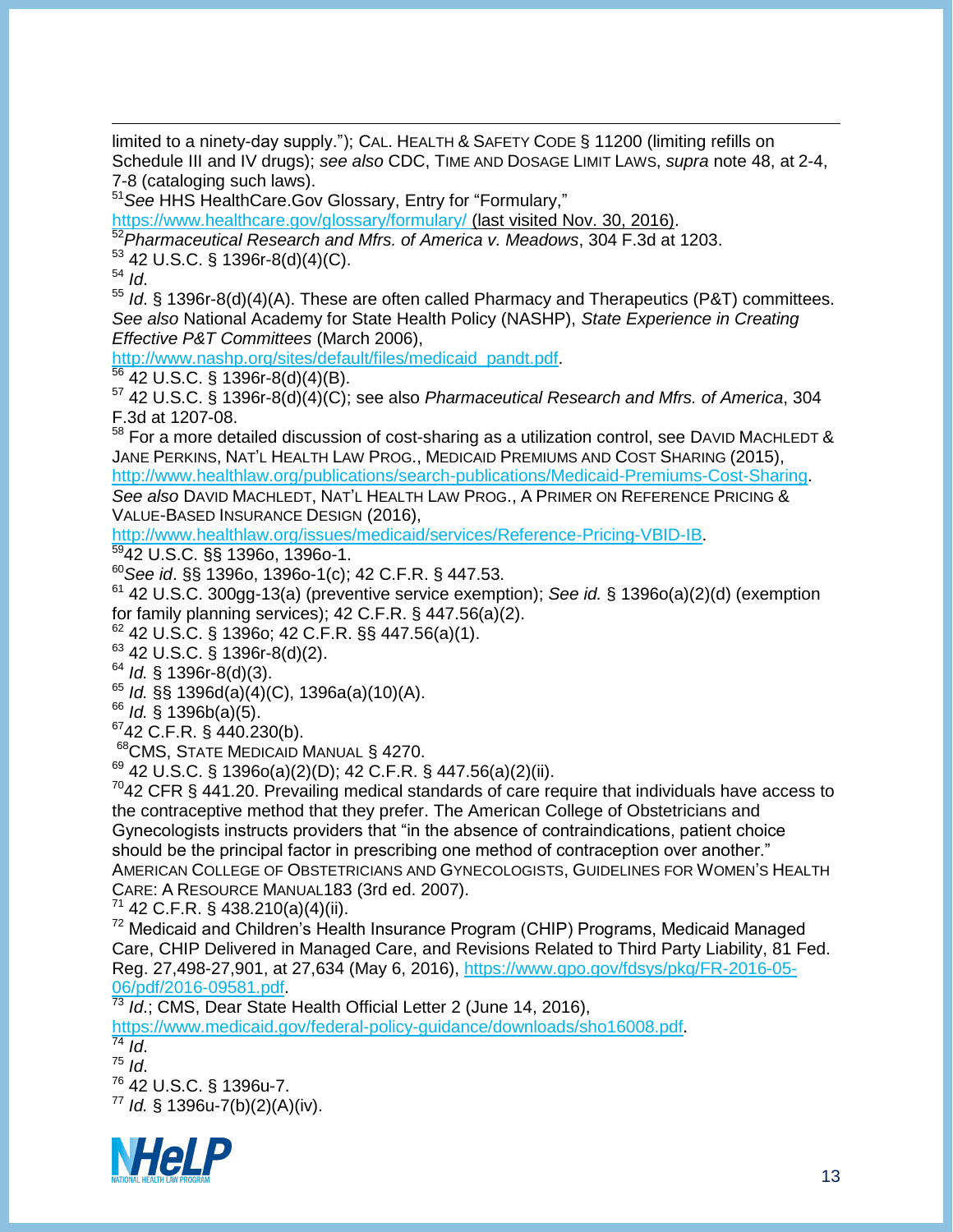<sup>78</sup> *Id.* § 300gg-13(a)(4); Health Res. and Servs. Admin., *Women's Preventive Services Guidelines*, [http://www.hrsa.gov/womensguidelines/.](http://www.hrsa.gov/womensguidelines/)

(last visited May 11, 2016) (establishing contraceptive coverage requirement); 42 C.F.R. § 440.347(a); 45 C.F.R. §§ 156.115(a)(4); 147.130(a)(1)(iv) (imposing requirement on ABPs).  $79.45$  C.F.R. § 147.130(a)(4).

<sup>80</sup> *See* U.S. DEP'TS OF LABOR, HEALTH & HUMAN SERVS., & TREASURY, FREQUENTLY ASKED QUESTIONS ABOUT AFFORDABLE CARE ACT IMPLEMENTATION PART XII, at 7-8 (2013), [http://www.dol.gov/ebsa/faqs/faq-aca12.html#5;](http://www.dol.gov/ebsa/faqs/faq-aca12.html#5) U.S. DEP'TS OF LABOR, HEALTH & HUMAN SERVS., & TREASURY, FREQUENTLY ASKED QUESTIONS ABOUT AFFORDABLE CARE ACT IMPLEMENTATION PART XXVI, at 3-6 (2015) [hereinafter ACA FAQ PART XXVI], [http://www.cms.gov/CCIIO/Resources/Fact-Sheets-and-](http://www.cms.gov/CCIIO/Resources/Fact-Sheets-and-FAQs/Downloads/aca_implementation_faqs26.pdf)

[FAQs/Downloads/aca\\_implementation\\_faqs26.pdf.](http://www.cms.gov/CCIIO/Resources/Fact-Sheets-and-FAQs/Downloads/aca_implementation_faqs26.pdf)

<sup>81</sup> ACA FAQ PART XXVI, *supra* note 80, at 4. The FDA has approved the following 18 contraceptive methods for women: (1) sterilization surgery; (2) surgical sterilization implant; (3) implantable rod; (4) copper IUD; (5) IUD with progestin; (6) shot/injection; (7) combined oral contraceptives; (8) progestin only oral contraceptives; (9) extended/continuous use oral contraceptives; (10) patch; (11) vaginal contraceptive ring; (12) diaphragm with spermicide; (13) sponge with spermicide; (14) cervical cap with spermicide; (15) female condom; (16) spermicide alone; (17) Plan B,/Plan B One Step/Next Choice emergency contraception; and (18) ella emergency contraception. *See* FOOD & DRUG ADMIN., OFFICE OF WOMEN'S HEALTH, BIRTH CONTROL GUIDE,

[http://www.fda.gov/downloads/ForConsumers/ByAudience/ForWomen/FreePublications/UCM51](http://www.fda.gov/downloads/ForConsumers/ByAudience/ForWomen/FreePublications/UCM517406.pdf) [7406.pdf](http://www.fda.gov/downloads/ForConsumers/ByAudience/ForWomen/FreePublications/UCM517406.pdf) (last visited Nov. 30, 2016).

<sup>82</sup> ACA FAQ PART XXVI, *supra* note 80, at 4. The guidance, which applies to all plans subject to the ACA's contraceptive coverage requirement, notes that plans may impose cost-sharing on particular items or products within a contraceptive method to encourage use of those items or products. *Id*. However, as noted above, federal Medicaid law requires ABPs to cover family planning services without any cost-sharing.

<sup>83</sup> Id. A provider's determination that a particular contraceptive product is medically necessary "may include considerations such as severity of side effects, difference in permanence and reversibility of contraceptives, and ability to adhere to the appropriate use of the item or service." *Id*.

<sup>84</sup> Medicaid Managed Care, CHIP Delivered in Managed Care, and Revisions Related to Third Party Liability, 81 Fed. Reg. 27498, 27553 (preamble to final rule, stating that "states may allow managed care plans to use their own formularies, as well as their own utilization management tools to the extent they are consistent with the requirements of [42 U.S.C. § 1396r-8]"). <sup>85</sup> *Id.* § 438.210(a)(3)(i).

<sup>86</sup> *Id.* §§ 438.3(s)(1), 438.210(d)(3) (effective for contracts beginning on or after July 1, 2017). The prior regulations did not specifically apply 42 U.S.C. § 1396r-8(d)(5)(A) to plans, but CMS has long interpreted plans to be subject to that provision. *See* Medicaid Managed Care, CHIP Delivered in Managed Care, and Revisions Related to Third Party Liability, 81 Fed. Reg. 27498, 27544-45, 27552-54, 27635-36 (May 6, 2016) (describing CMS's interpretative history).

 $87$  42 C.F.R. § 438.210(a)(2) (effective for contracts beginning on or after July 1, 2017). The prior regulation is similar, but does not specifically mention EPSDT. *See id.* <sup>88</sup> *Id.* § 438.210(a)(4).

<sup>89</sup> *Id.* § 438.210(a)(5) (effective for contracts beginning on or after July 1, 2017). The prior regulation is similar, but does not specifically mention quantitative and nonquantitative limits. *See id.*

<sup>90</sup> *Id.* § 438.210(a)(4)(ii)(B)-(C). <sup>91</sup> 81 Fed. Reg. 27634.